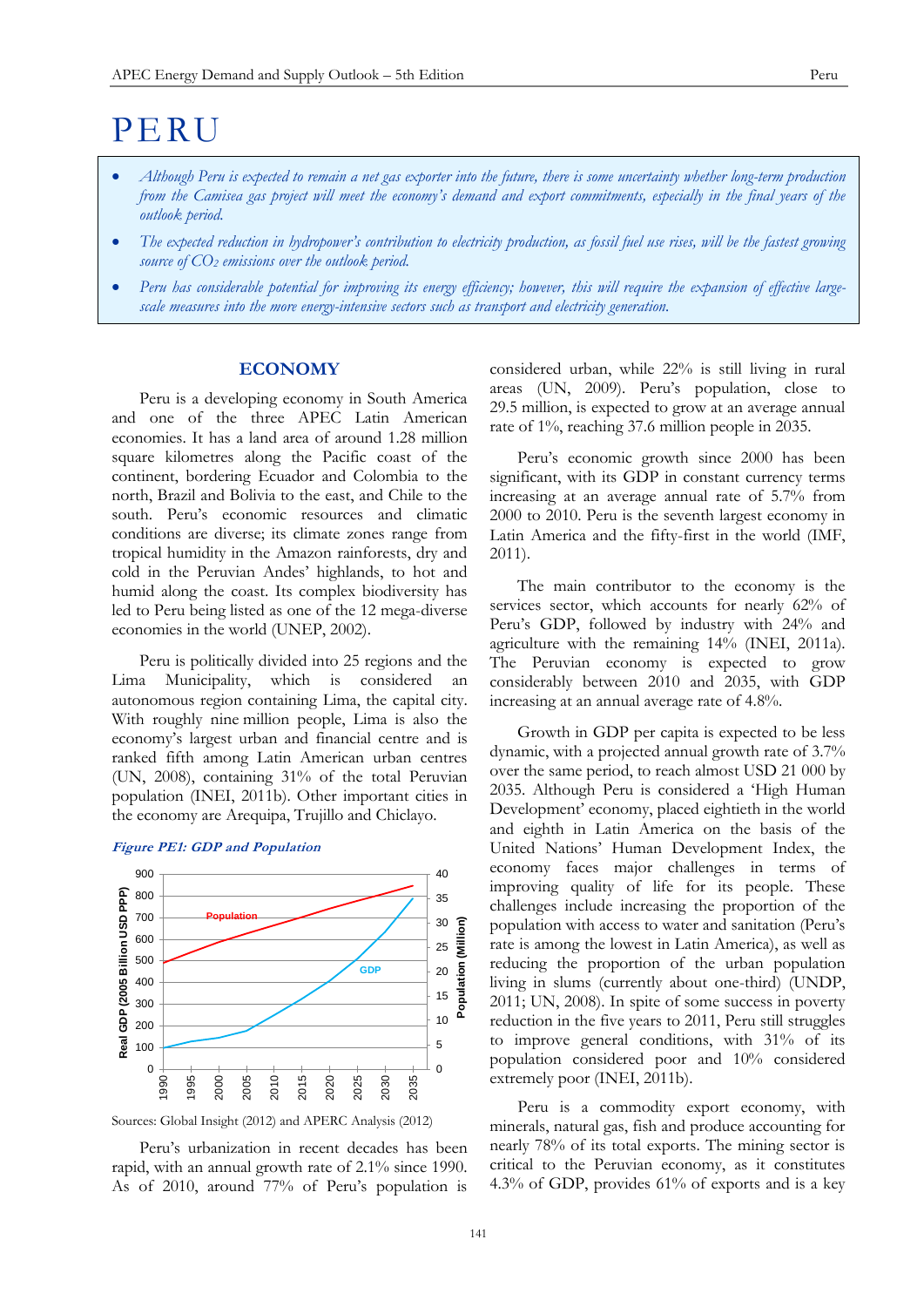destination for foreign direct investment in the economy, attracting 23% of the total (INEI, 2011a; MINCETUR, 2011; Proinversión, 2011). Peru is the world's top producer of silver, second of copper and zinc, third of tin, fourth of lead and mercury and sixth of gold (MINEM, 2010c).

After mining, the energy (oil and gas) industry is the most important in Peru, accounting for almost 1.4% of its GDP, making up almost 10% of its exports and representing 16% of the total foreign direct investment (INEI, 2011a; MINCETUR 2011; Proinversión, 2011). The remainder of Peruvian exports are mainly agricultural and fishing products.

Owing to Peru's diverse geography and climate, the economy is also exposed to several natural hazards. Earthquakes, tsunamis, volcano activity, droughts, and floods are not uncommon. In particular, Peru has been affected by the periodic climatic phenomena known as 'El Niño' and 'La Niña'—this sudden increase (El Niño) or decrease (La Niña) of equatorial ocean water temperature approximately every five years—that give rise to abnormal rainfall patterns that can go way above or below the norm, with severe economic consequences. The Peruvian Government estimated the economic losses caused in 1997 and 1998 by El Niño at over USD 3.5 billion (INDECI, 2010; NASA, 2011).

Transport systems in Peru are insufficient to keep up with demand growth and there are few options other than road transport, which is the dominant mode. Air transport infrastructure is limited, with most passenger and freight traffic going through Lima airport. The rail network is also fairly limited, and most traffic is for freight only. Waterbased transportation is only employed in the Amazon river areas (MTC, 2005; MTC, 2011a).

The economy's road infrastructure comprises a total of 126 000 kilometres of roads maintained by three levels of government (central, state and local). The overall quality is poor, with less than 20% of Peruvian roads being paved (MTC, 2011c). In rural and poor areas such as in the Andes mountains, the roads' poor quality, or their absence, hinders economic growth by isolating populations from access to social centres and markets. With the help of the World Bank, a road construction program for the economy's poorest areas was implemented from 1995 to 2011. It is estimated that 3.5 million people benefited from this program, which included the construction of rural vehicle roads, pedestrian paths and fluvial corridors in the Amazon region (WB, 2010).

Bus services are the main public transport option across Peru, and small-sized vans (combis) and minibuses (micros) provide most of the conventional passenger service in Lima. The informality and disorganization prevalent in their operations is not only responsible for their general inefficiency, but also for significant emissions (MTC, 2007). In the city of Lima, however, the 2010 introduction of an urban train line and a bus-rapid-transit (BRT) corridor (with vehicles operating on compressed natural gas) has significantly reduced the number of conventional vehicle commuter trips.

Peru's total vehicle fleet reached 1.8 million units in 2010, with nearly two-thirds of these in the Lima region (MTC, 2011b). In a move to benefit Peruvian families, car purchases were boosted in the 1990s by reducing import restrictions. This facilitated the importing of used cars, which has had an impact on the economy's vehicle fleet's renewal rate and average age—the fleet is considered old, with an average age of 17 years.

With no domestic vehicle manufacturers, all Peruvian vehicle sales come from imported stock, whether new or used. Most used units come from Japan and South Korea, requiring special facilities (CETICOs) to convert the right-wheeled Asian cars to the Peruvian left-hand-drive mode (BBVA, 2010).

In 2001, the government set maximum allowable vehicle emissions limits, calculated according to the vehicle's technology and fuel. The license required to import a vehicle now has stricter conditions applying to used cars, such as gasoline-fuelled vehicles not being older than five years, and diesel vehicles not being older than two. These criteria have reduced used car sales as well as their share in the economy's total car sales, falling from 83% in 2001 to 20% by 2010 (MTC, 2011a). By the end of 2012, the removal of the fiscal benefits granted to some CETICOs in combination with the reduction of taxes on the sales of new cars seems likely to reduce further the share of used cars into the Peruvian car fleet over the next few years (Gestión, 2013).

# **ENERGY RESOURCES AND INFRASTRUCTURE**

Peru possesses a variety of natural resources, including a range of energy sources. Proved energy reserves total 582 million barrels of crude oil (1.24 billion barrels if natural gas liquids (NGL) are included), 0.35 trillion cubic metres of natural gas, 21.4 million tonnes of coal and 1800 tonnes of uranium located in the Puno region (MINEM, 2010a; MINEM, 2011). Of particular significance, the economy's natural gas reserves are the largest in South America after Brazil and Argentina (OGJ, 2011).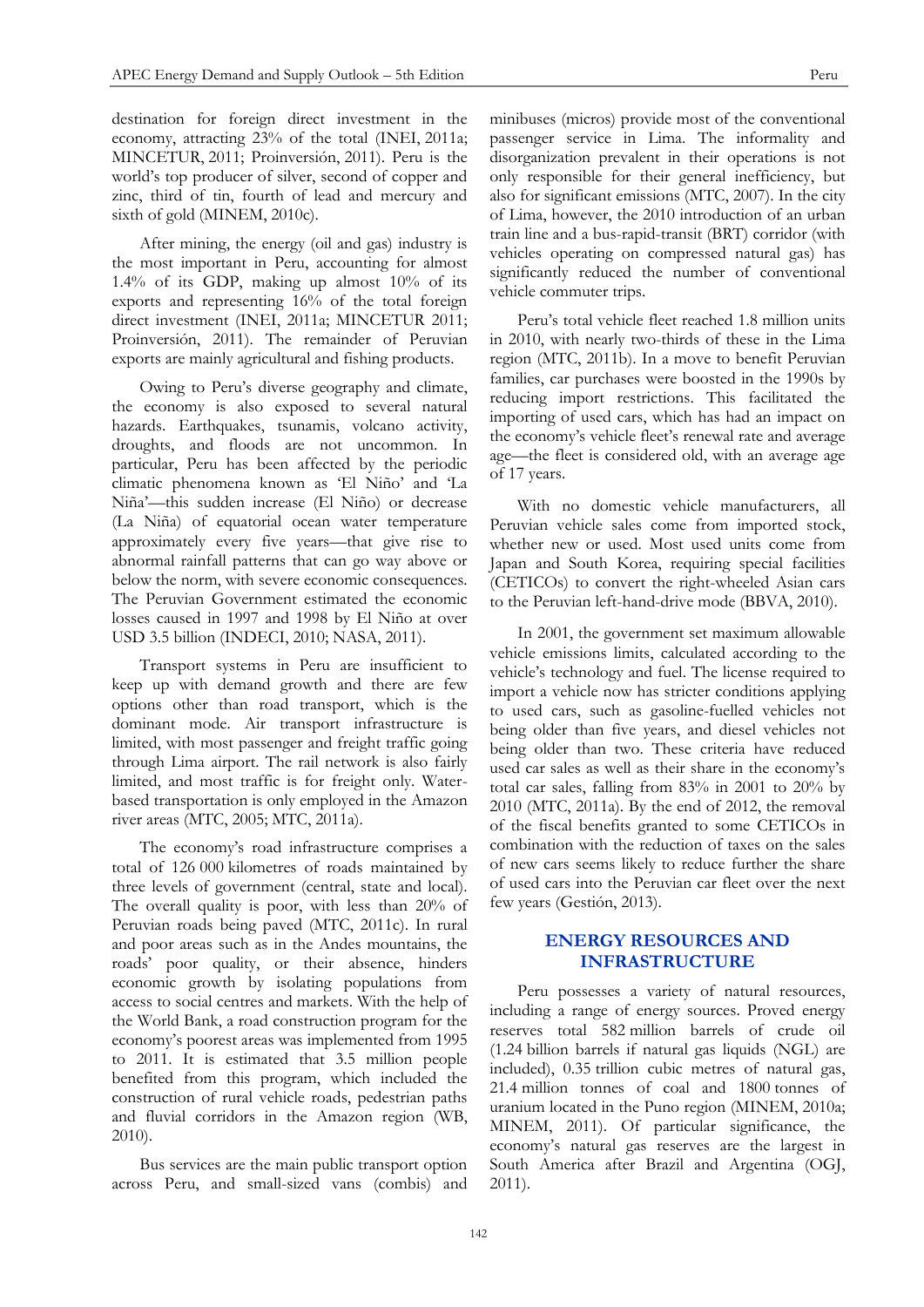Peru produced 72 700 barrels per day (B/D) of crude oil and 84 500 B/D of NGL in 2010 (MINEM, 2010a). The economy's oil-refining capacity, which totals 213 300 B/D, is spread across six refineries (Conchán, El Milagro, Iquitos, La Pampilla, Pucallpa and Talara) (Petroperu, 2011; Repsol, 2011). Production of petroleum products in 2010 reached 74 620 million barrels, with gasoline and diesel making up half of the total output. Peru is a net oil importer. Not only is the domestic production insufficient to meet domestic demand, but most crude produced is of extra-heavy type, which cannot be processed in many of Peru's refineries. Of around 55 million barrels of total crude oil processed in Peru's refineries in 2010, the proportion of indigenous feedstock was 36%, while the remaining 64% was imported, mainly from Ecuador and Nigeria (MINEM, 2010a).

In contrast with its modest oil profile, Peru is considered a major South American gas producer. The Camisea project is the economy's major gas production area and is by far the most important energy project ever undertaken in Peru (Pluspetrol, 2011). This project began with the San Martín and Cashiriari gas fields, commonly known as 'Block 88', in the Ucayali basin in south-eastern Peru along the Camisea River. Although they were discovered in the 1980s, it was not until 2000 that a 30-year production contract was signed between the government and production companies, with development starting in 2004. In 2010 Peru produced around 7.2 billion cubic metres (255.6 billion cubic feet) of natural gas, a remarkable increase of 108.4% over the previous year. This was mainly due to the addition of Block 56 to the project; this block's output represented almost 40% of total production (MINEM, 2010a).

Although the initial aim of the Camisea project was to provide natural gas for domestic use, gas production increased rapidly since 2004, which has allowed the development of a liquefied natural gas (LNG) export market (MINEM, 2010a; PlusPetrol, 2011). In 2010, Peruvian LNG exports from its Melchorita plant amounted to 3.59 bcm, representing approximately half of Peru's total production (Perupetro, 2011).

Coal production in Peru is limited and the economy is a net importer. Peru's coal needs are met by 87% imports and 13% domestic production. Reserves amount to about 21 million tonnes and are located in the La Libertad, Ancash and Lima regions, with nearly all of them (95%) of anthracite type; bituminous coal makes up the rest (MINEM, 2011).

Peru's electricity infrastructure is based on the National Interconnected System (SEIN for its acronym in Spanish), which covers most of Peru— SEIN was created by interconnection of Peru's northern and southern power grids in 2001. There are also isolated power systems in areas where an extension of SEIN is not technically or economically feasible. Roughly 20% of the Peruvian population still lacks of access to electricity (MINEM, 2010d).

Of Peru's total installed power capacity of 8612 MW in 2010, about 85% goes into public service via SEIN and 15% is used by on-site power systems isolated from the main grid, servicing municipalities and private users (MINEM, 2010b). Several private companies participate in electricity generation, transmission and distribution on SEIN and a remarkable proportion of the economy's electricity generation is based on hydroelectricity (approximately 46%). The rest comes from thermal power plants, which are fuelled by natural gas (33% of total electricity production), diesel and fuel oil (19%) and coal (2%). Increasing gas production and availability in recent years has stimulated gas use within thermal plants.

New renewable energy (NRE) sources for electricity generation, such as biomass and wind, represent only 0.3% of the total capacity (MINEM, 2010b, 2010d). However, the Ministry of Energy and Mines' (MINEM) projections for Peru's NRE-based power generation are promising. The potential contributions are estimated at 77 GW from wind energy and 60 GW from biomass. In addition, while there has been no formal assessment of geothermal energy potential in Peru, initial studies suggest sufficient resources to allow power generation projects. At the same time, potential resources of hydropower (which is not counted as a 'new' renewable energy source) has been estimated at 177 MW.

Peru's SEIN system has one international link with Ecuador. While further interconnections with electricity networks in Brazil and Colombia are planned in the near future, interconnection with Chile and Bolivia is prevented by the use of different frequencies in their electricity systems (MINEM, 2010d).

# **ENERGY POLICIES**

In Peru, the Ministry of Energy and Mines (MINEM) is responsible for development of energy policies and for guidance of the energy sector, as well as for addressing mining policies and issues. This reflects the major importance of these two sectors to the Peruvian economy.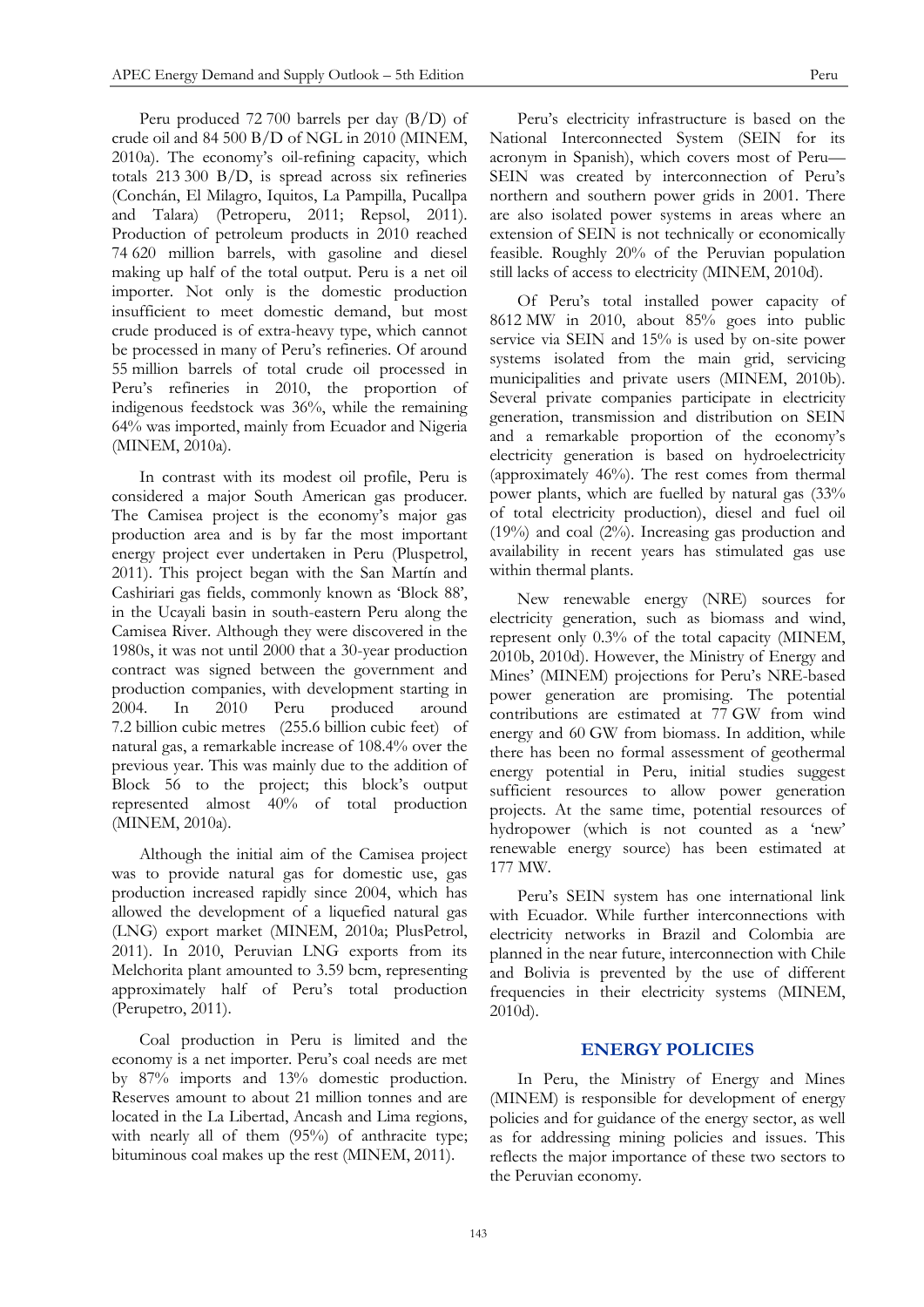MINEM is responsible for environmental issues concerning energy and mining activities. Through its different departments, the ministry covers all major areas of influence in the energy sector, oversees their activities and promotes investment to achieve sustainable development across the economy. In addition to MINEM, an autonomous regulatory organization created in 1996, Organismo Supervisor de la Inversión en Energía y Minería (Osinergmin) is in charge of setting electricity tariffs and gas transportation rates. Its goal is promoting efficiency in the power and gas sectors at the lowest possible cost for the customer.

In November 2010, MINEM issued Peru's Energy Policy Proposal 2010–2040. The goal of the policy is to meet Peru's energy demand in a safe, sustainable, reliable and efficient way, supported by planning, research and technological innovation. Its main objectives are achieving a diversified and competitive energy matrix with emphasis on renewable energy and energy efficiency; a competitive energy supply; universal access to energy supply; the highest possible efficiency levels in the energy production and utilization systems; self-sufficiency in energy production; and developing an energy sector with minimal environmental impact and low carbon emissions, as part of sustainable development (MINEM, 2010e).

In particular, the policy strives to develop the natural gas industry and extend its use in the residential, commercial, transport and industrial sectors as well as for efficient power generation. It also calls for strengthening institutions involved in the energy sector and joining regional energy markets in order to achieve Peru's long-term vision (MINEM, 2010e).

As Peru's economy has become gradually more open, free-market mechanisms such as competition and private operation have been implemented in industries such as mining, electricity, hydrocarbon and telecommunications. Several new laws have established a regime where domestic and foreign investments are subject to equal terms and this has encouraged foreign companies to participate in almost all economic sectors. Overall, Peru aims to ensure proper conditions to attract and retain investment by granting foreign investors equal treatment with Peruvians. Most activities are unrestricted, and there are a variety of schemes available under which investment can be made.

Under this regime, oil and gas upstream activities in Peru are conducted by private companies under licence or on service contracts granted by the government. In addition to MINEM, the

government-owned company Perupetro is in charge of assessing the technical aspects of the contracts granted. The government guarantees that the tax law in effect on the agreement date will remain unchanged throughout the contract term. Under a licence contract, the investor pays a royalty; whereas under a service contract, the government pays remuneration to the contractor. In both cases, the distribution of the economic rent (either as royalty or remuneration) is determined using two methodologies: production scales and economic results (Ernst & Young, 2011).

Before Camisea came online, Peru had developed only the Aguaytía gas field in its central region and some others in the northern department of Piura. Camisea, as one of the biggest gas reserves in South America and source of nearly all (more than 95%) of the natural gas in Peru, has been the basis of major development of the domestic natural gas industry (Osinergmin, 2008; MINEM, 2010a). The development is based on a model that aims for an open market with free competition in the production sector—with some government-set goals that participating companies have to meet. There is some government regulation of the transport and distribution activities, especially regarding tariffs (Osinergmin, 2008).

Electricity is a major issue within Peru's energy profile. When economic reforms began in 1992, one of the main targets of the Peruvian Government was the liberalization of the market to create an efficient, competitive and reliable electricity sector. This sector is now divided into three areas: generation, transmission, and distribution, with many private and government-owned power utilities participating in all of them. By law, electric energy dispatch and planning are carried out by the Electric Energy Operation and Dispatch Committee (COES for its Spanish acronym), which is a private and independent operator. To foster efficiency and competition, the legal framework prevents the participating companies from creating trusts and monopolies.

Peru's policies in the electricity sector have these objectives:

- reducing the economy's exposure to price volatility and helping ensure that consumers receive more competitive electricity tariffs
- reducing administrative intervention in generation price determination to promote market solutions
- creating effective competition in the generation market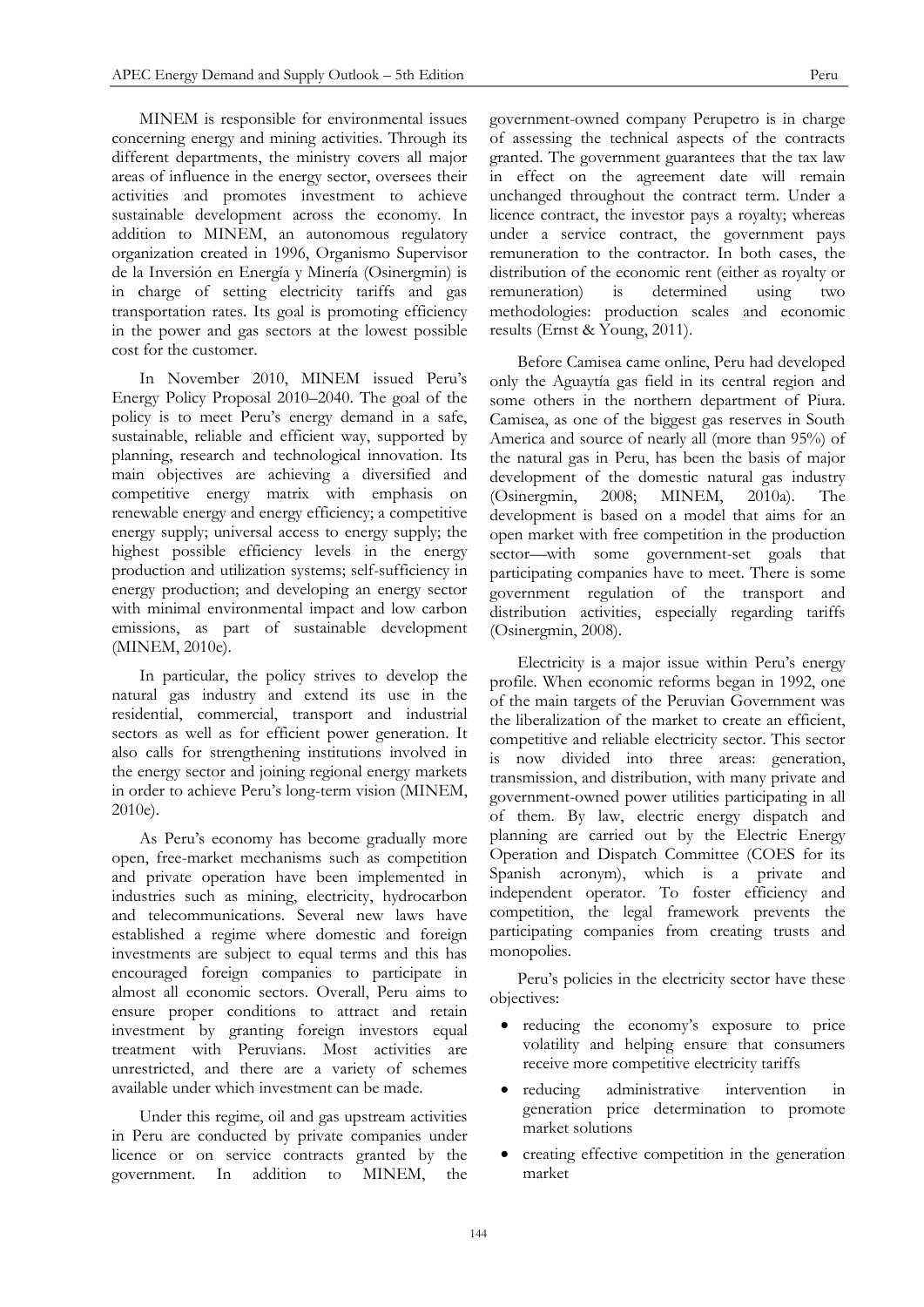introducing a mechanism of compensation between SEIN and the isolated systems so that prices in the separate systems incorporate the benefits of natural gas production while reducing their exposure to the volatility of fuel markets.

Under this framework, there are regulated and non-regulated electricity prices, depending on the size of individual demand. 'Free' users are exempt from regulated prices due to their large demand (usually equal or more than 2500 kWh on their maximum annual demand), while users under 2500 kWh are subject to the regulated prices scheme.

Peru also has policy goals to increase use of renewable energy sources and support their development. The government aims to diversify renewable-based electric generation from the current significant reliance on hydropower. Modifications to the regulatory framework in 2008 added new features, including a five-year target for the share of domestic power consumption generated from renewable energy sources (excluding hydropower plants larger than 20 MW installed capacity); a firm price guaranteed for up to 20 years for successful bidders for energy supply contracts; and priority in dispatch and access to networks.

To achieve the renewable energy policy goals, MINEM established open auctions for renewable energy supply in order to ensure competitive conditions for electricity generators and customers. The first auction, finished in March 2010, added 411 MW in renewable energy capacity to SEIN; this was awarded in 26 projects using wind, solar, biomass or mini-hydro (Osinergmin, 2011b). From a second auction, open in the second half of 2011, another 210 MW of capacity was added to SEIN. This consists of 102 MW small hydro, 90 MW wind power, 16 MW solar and 2 MW biomass from urban waste (Osinergmin, 2011a).

In regard to biofuels, Peru's regulatory framework also establishes a mandatory fuel blending of 7.8% of bioethanol in gasoline (this mix is known as gasohol) and 5% of biodiesel in traditional diesel (this mix is known as diesel B5).

Although Peru does not use nuclear energy for power generation, a government-run nuclear program has been in operation since 1975. In late 2009, Peru's Nuclear Energy Institute (IPEN, for its acronym in Spanish) presented its Institutional Strategic Plan 2010–2016. This plan encompasses three main objectives, including the promotion of power generation based on nuclear energy (IPEN, 2009). In addition, Peru's Energy Policy Proposal 2010–2040

considers nuclear energy development as an integral part of the economy's energy matrix in the long term.

To promote energy efficiency, in 2009 MINEM published a Referential Plan for the Efficient Use of Energy 2009–2018. This document outlines the actions required in each sector to achieve the economy's energy efficiency goals. The key goal is to reduce energy consumption by 15% from 2007 levels by 2018, through implementation of energy efficiency measures.

Subsequently, in May 2010, the Peruvian Government created the General Directorate of Energy Efficiency (DGEE) within the Vice-Ministry of Energy (through Supreme Decree No. 026–2010– EM). DGEE serves as the technical regulatory body in charge of the proposal and assessment of energyefficient use and production, and non-conventional renewable energy issues. It also leads the economy's energy planning, and is in charge of developing the National Energy Plan, which must incorporate actions for electricity sector development, in line with economy-wide development policies and the 2010– 2040 Energy Policy framework.

Energy prices in Peru are partially subsidized. To strengthen macroeconomic development, the Peruvian Government created the Fund for Price Stabilization of Oil-derived Fuels in 2004. This aims to avoid price increases for final consumers resulting from high volatility in international oil prices. Using this mechanism, the government sets upper and lower price limits for producers and importers, to ensure the price stays within that range in spite of changing market conditions. In the case of fluctuations that drive the price above the limit, the difference is covered by the fund, through transfers to producers and importers; in the opposite situation, these parties will pay to the fund the difference between the actual price and the band's lower limit (El Peruano, 2010). As of early 2012, the fund was still operating, with considerable benefit for retail LPG, regular gasoline (84 and 90 octane), gasohol, diesel B5 and industrial fuel oil used for power generation (El Peruano, 2012).

As one of the economies most vulnerable to climate change, Peru has looked forward to implementing an effective and sustainable strategy for adapting and mitigating its effects. After the United Nations Climate Change Conference of Parties (COP16) held in Cancun, Mexico in late 2010, Peru submitted its Nationally Appropriate Mitigation Action (NAMA), which proposes to reduce the economy's emissions by working towards several objectives. These objectives include reduction to zero of net deforestation of natural or primary forests;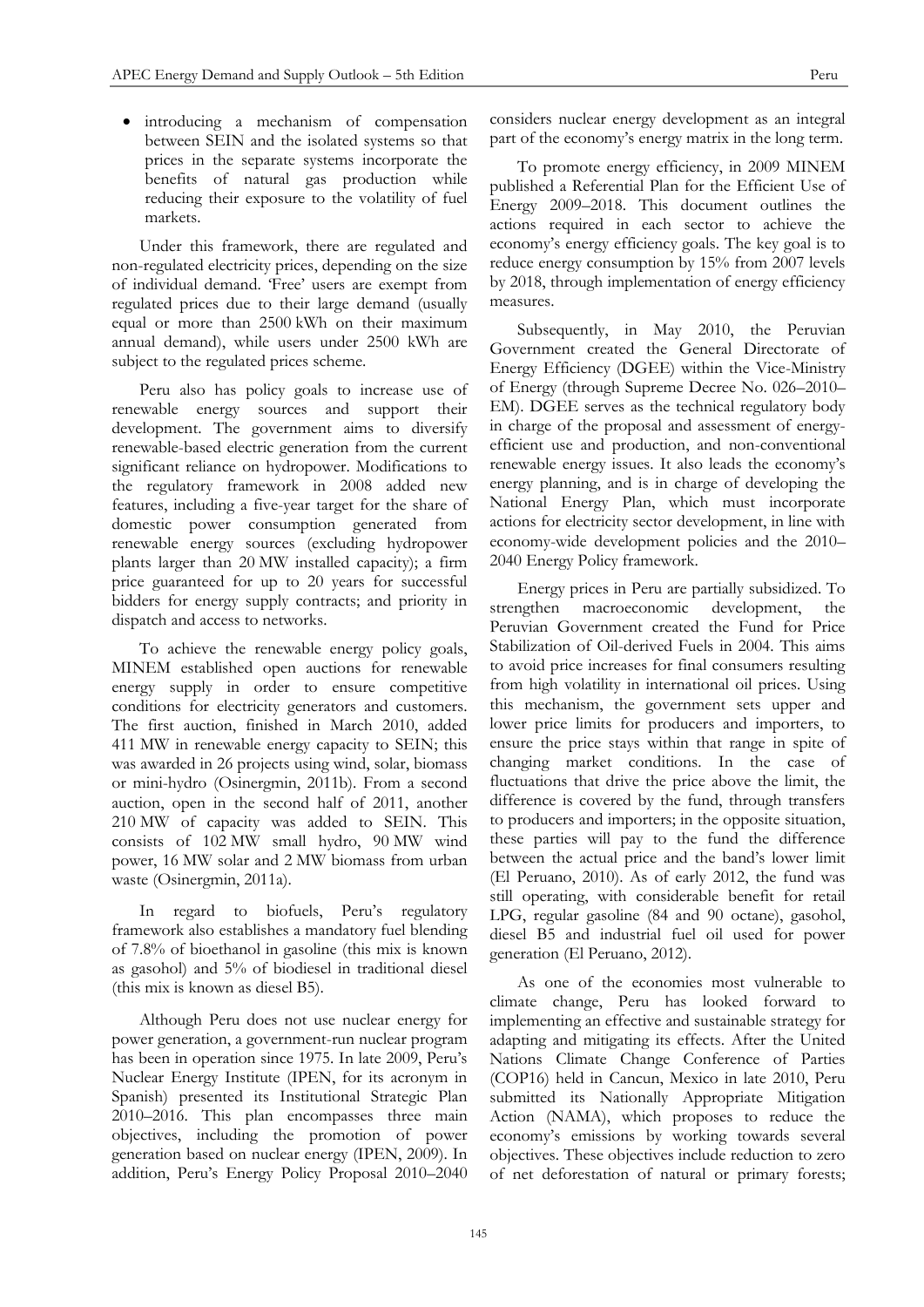modification of the current energy grid, so that renewable energy (nonconventional energy, hydropower and biofuels) represents at least 33% of the total energy use by 2020; and implementation of measures to reverse the inappropriate management of solid waste (UN–FCCC, 2011).

# **BUSINESS-AS-USUAL OUTLOOK**

# **FINAL ENERGY DEMAND**

Peru's final energy demand (excluding the international transport sector) is expected to grow at an average rate of 3.1% per year, from 14.3 million tonnes of oil equivalent (Mtoe) in 2010 to 30.6 Mtoe by 2035 in the business-as-usual (BAU) scenario. In the long term, the most significant change is expected in the industry sector, which will expand its energy demand 130%, rising to 9.6 Mtoe in 2035. In 2035 the domestic transportation and industry sectors are expected to share the lead with a 31% share each, closely followed by the 'other' sector with 30%, and non-energy with 7%.

#### **Figure PE2: BAU Final Energy Demand**



Source: APERC Analysis (2012) Historical Data: *World Energy Statistics 2011* © OECD/IEA 2011

From 2005 to 2035, Peru's final energy intensity is expected to decline considerably, by 38% in comparison to 2005 levels.

#### **Figure PE3: BAU Final Energy Intensity**



Industry

Reflecting its energy-intensive nature, Peru's industrial energy demand is expected to increase at an average annual rate of 3.4% from 2010 to 2035. Gas demand is expected to experience the biggest increase over the outlook period, growing 243% from 2010, followed by electricity  $(141\%)$  and oil  $(128\%)$ , while coal use is expected to slightly decrease (4%) in the same period.

Projections indicate that fuel shares in 2035 will remain fairly similar to 2010. The main changes are an increase in gas from 15% to 22% and decrease in coal from 15% to 6%. Although the share of natural gas in the Peruvian industrial energy demand is expected to grow, this will ultimately depend on the development of distribution networks to reach potential customers beyond Lima, which currently stands as the most important market. Energy intensity in this sector is expected to decrease by 38% from 2005 to 2035.

## Transport

As in other developing economies, Peru's transport energy demand remains the largest of the final-use sectors. Due to a projected expansion of the economy's total vehicle fleet by nearly 250% from 2010 to 2035, it is expected that energy demand in this sector will grow 92% in the same period (equivalent to an annual average growth of 2.6%). By 2035, energy demand will reach 9.6 Mtoe (11.5 Mtoe if international transport is included).

Road transport is expected to account for nearly all the transport demand, with oil-based fuels (gasoline, diesel and LPG) being the dominant energy sources. Biofuels demand is also expected to increase based on the growth of oil-based fuels, given Peru's mandatory blending of gasoline with bioethanol and diesel with biodiesel. Development of other fuels and/or technologies in this sector seems unlikely and is not considered in the projection.

Some of the main factors that will affect the transport energy demand in the outlook period are:

- the expiration of import licenses for used cars, which will make for greater efficiency in the vehicle fleet as more new cars are sold—and which could ultimately promote the introduction of new technologies
- the building and expansion of CNG infrastructure and the success of the current CNG projects, such as the Lima BRT corridor
- aggressive transport policies that could call for construction of new mass transportation systems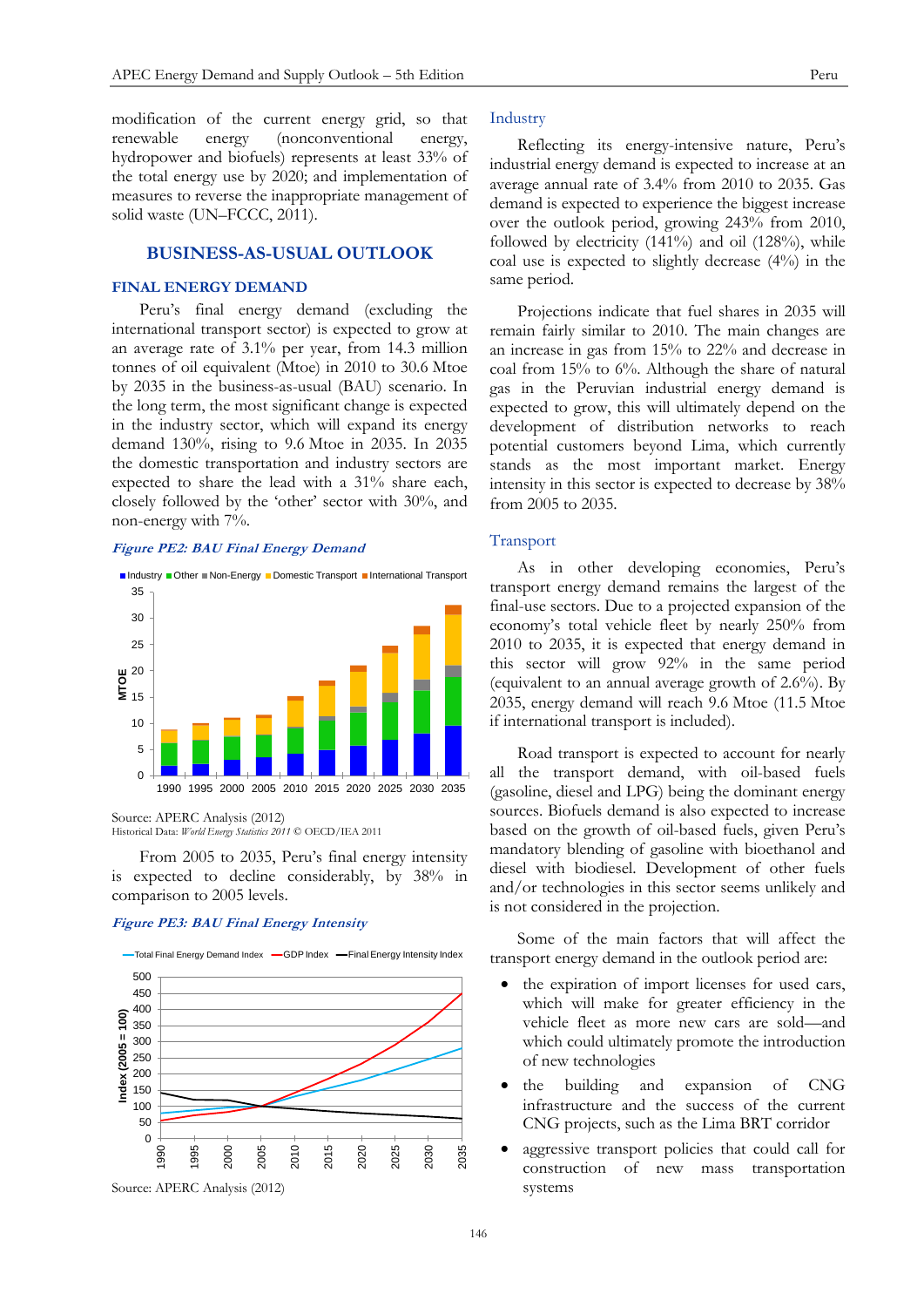tighter environmental standards that might allow development of new technologies or setting of higher biofuels blending targets.

# **Other**

Reflecting the increased urbanization in Peru in the outlook period, energy demand growth in the 'other' sector (which covers residential, commercial and agriculture use) is expected to be moderately rapid, with an annual average growth of 2.6% reaching 9.3 Mtoe by 2035.

Electricity is the source expected to experience the fastest growth in 'other' sector demand (162%), closely followed by oil (mainly as LPG, 158%) and natural gas (138%). As Camisea gas production rises, natural gas and its by-product LPG are expected to increase their availability. While natural gas distribution grids are expected to expand in Lima and Callao replacing existing LPG and electricity demand there, in turn LPG's greater distribution is expected to replace demand for less convenient fossil fuels (such as coal and kerosene) or non-commercial biomass.

In contrast, the demand growth in the 'other' sector for new renewable energy (NRE) is expected to be much lower. As non-commercial biomass is still widely used in Peruvian households for heating and cooking purposes in the form of firewood, dung and yareta (a dried moss-type plant), it is likely demand will decrease as more convenient energy options become available. Other commercial NRE sources such as solar may also come into production but on a small scale.

Nonetheless, the expected decrease in energy intensity in the 'other' sector will be greater than in Peru's industry and transport sectors. Under the legal framework set by the Peruvian Reference Plan for the Efficient Use of Energy, several programs will operate until 2018, including replacement of incandescent bulbs by high-efficiency lamps, replacement of traditional electric boilers by solar technology in households, and replacement of stoves running on firewood and kerosene by new appliances based on natural gas and LPG. As a result, energy intensity in the 'other' sector is expected to improve significantly, decreasing 51% from 2005 to 2035.

## **PRIMARY ENERGY SUPPLY**

Peru's primary energy supply is projected to increase by 129% in the outlook period, rising from 18.0 Mtoe in 2010 to 41.3 Mtoe in 2035. Fossil fuels (coal, oil and gas) are expected to remain the main energy sources, mainly due to the anticipated expansion in domestic supply of natural gas, with

their combined share of the primary supply expected to increase from 77% in 2010 to nearly 84% in 2035. The remainder of the energy supply will come from hydro and NRE. While gas supply growth is expected to grow most rapidly, increasing 282% from 2010 to 2035, growth from coal will be the lowest, expanding 15.1% in the same period.

#### **Figure PE4: BAU Primary Energy Supply**



#### Source: APERC Analysis (2012) Historical Data: *World Energy Statistics 2011* © OECD/IEA 2011

Under BAU assumptions, Peru is expected to continue as a net gas exporter based on its proven natural gas reserves, production and demand. However, as the Peruvian Government's production forecasts are restricted to a 10-year span, gas production beyond that period is somewhat uncertain. In this regard, the assumptions made in this Outlook are that gas output will peak in 2016, and will be sustained around that level until 2035. The projection therefore indicates gas imports will be required in the last years of the outlook period to meet growing demand and whether gas imports are needed or not will ultimately depend on Peru's capacity to strengthen its exploration and production and maximize Camisea's output.

Projections indicate that Peru will remain an oil importer throughout the outlook period. Given its scarce oil reserves and limited production in comparison to expected demand, net oil imports are expected to grow 352%. In addition, since no major coal mining projects seem likely in the near future, coal imports will continue to be required to meet most of its demand.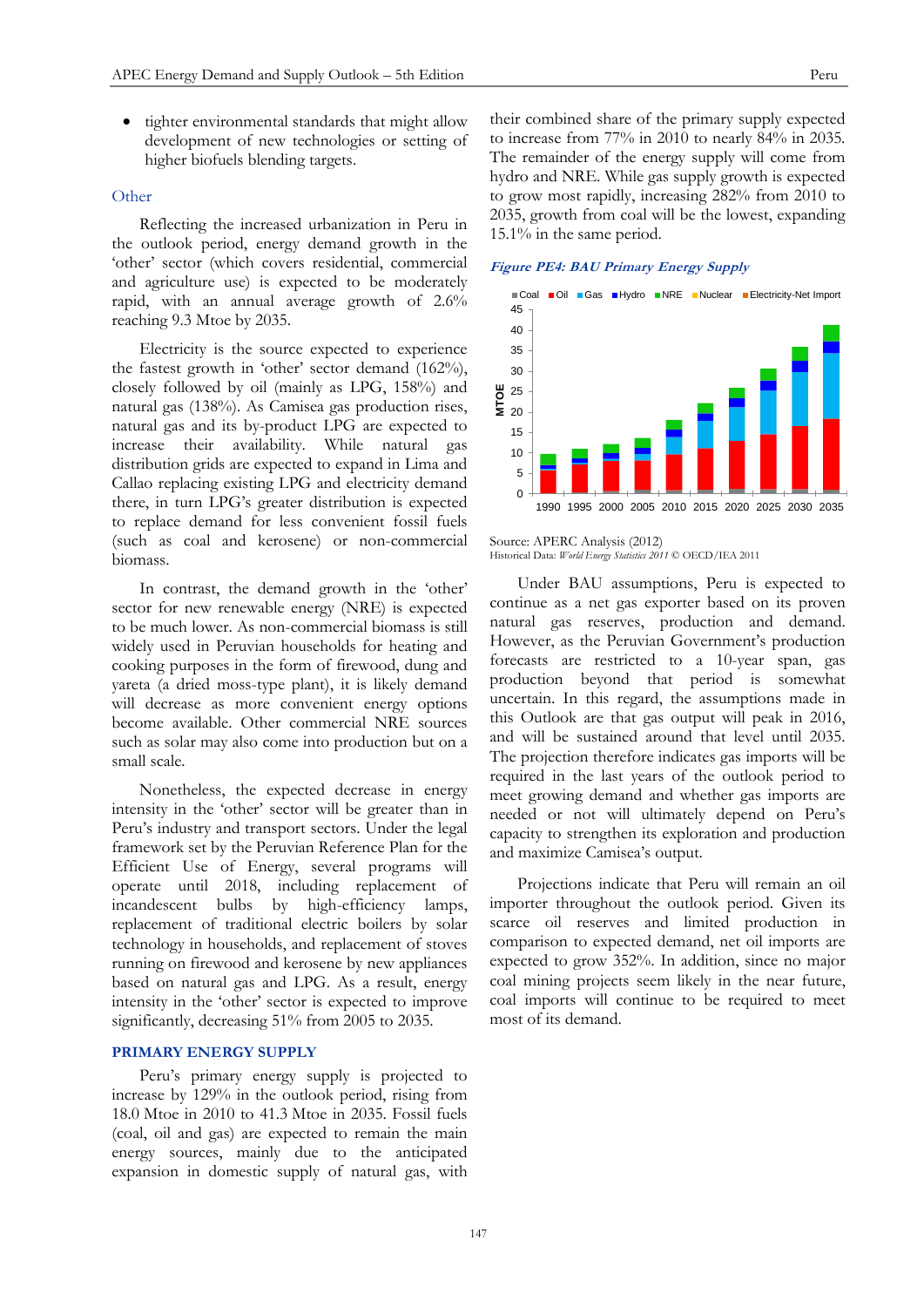

Source: APERC Analysis (2012) Historical Data: *World Energy Statistics 2011* © OECD/IEA 2011

From 2005 to 2035 Peru's primary energy intensity will decrease by 33%. This is of special importance to Peru's energy security given its role as a growing oil importer.

#### **ELECTRICITY**

Electricity generation is projected to increase at an annual average growth rate of 3.7% from 2010 to 2035, reaching 92 TWh by 2035. As shown in Figure PE6, while the hydrocarbon share of the power generation mix in 2010 amounted to 40%, by 2035 it is expected to represent as much as 60% of total generation, with hydroelectricity and a much smaller share of NRE making up the remainder.

The increase in gas production is expected to support considerable growth in combined-cycle power technologies. In this case, power generation based on gas is projected to grow significantly, increasing 320% from 2010 to 2035, followed by coal (125%) and hydro (56%). Demand for oil-based fuels such as diesel and fuel oil is expected to decrease 87% by 2035, as the use of these fuels for electricity generation will largely be limited to areas where gas distribution or hydropower is unavailable.

The Peruvian Government's efforts to raise the NRE contribution to the electricity generation mix will pay off in the long term. With an expected remarkable growth of 740% over the outlook period, NRE-based generation technologies will be the fastest growing energy source. The NRE share of total generation is expected to increase from 1% in 2010 to 5% by 2035. The mostly likely NRE development will be wind and biomass-fuelled power plants.

#### **Figure PE6: BAU Electricity Generation Mix**



#### Source: APERC Analysis (2012) Historical Data: *World Energy Statistics 2011* © OECD/IEA 2011

This projection does not consider any growth in international trade in electricity with Peru's neighbours. With only one existing arrangement with Ecuador, further discussions in progress on interconnections with Brazil and Colombia will influence Peru's future electricity supply.

#### **CO<sup>2</sup> EMISSIONS**

CO<sup>2</sup> emissions associated with the energy sector in Peru are projected to grow 128% from 2010 to 2035, from 41.8 million tonnes of  $CO<sub>2</sub>$  equivalent to 95.1 million tonnes of  $CO<sub>2</sub>$  equivalent. In 2035, finaluse energy sectors are expected to make up most of these emissions (59%), followed by electricity generation (25%), refineries and energy sector ownuse (10%) and international transport (6%).

Owing to the expected increase in natural gas use, especially in power generation, the projection indicates that oil's share of total emissions will decrease, from 68% in 2010 to 60% in 2035, coal will reduce from 8% to 4% and the gas share will grow from 24% to 36%.

Even though Peru is seeking to diversify its power generation mix by promoting NRE and replacing fuel oil and diesel power plants, the expected reduction in hydropower contribution and increasing reliance on gas-fired technologies is expected to raise the share  $CO<sub>2</sub>$  emissions from electricity generation between 2010 and 2035 from 20% to 25%.

In terms of final-use sectors, the largest increases in emissions from 2010 to 2035 are expected to be in the 'other' sector (157%), industry (110%) and domestic transport (86%).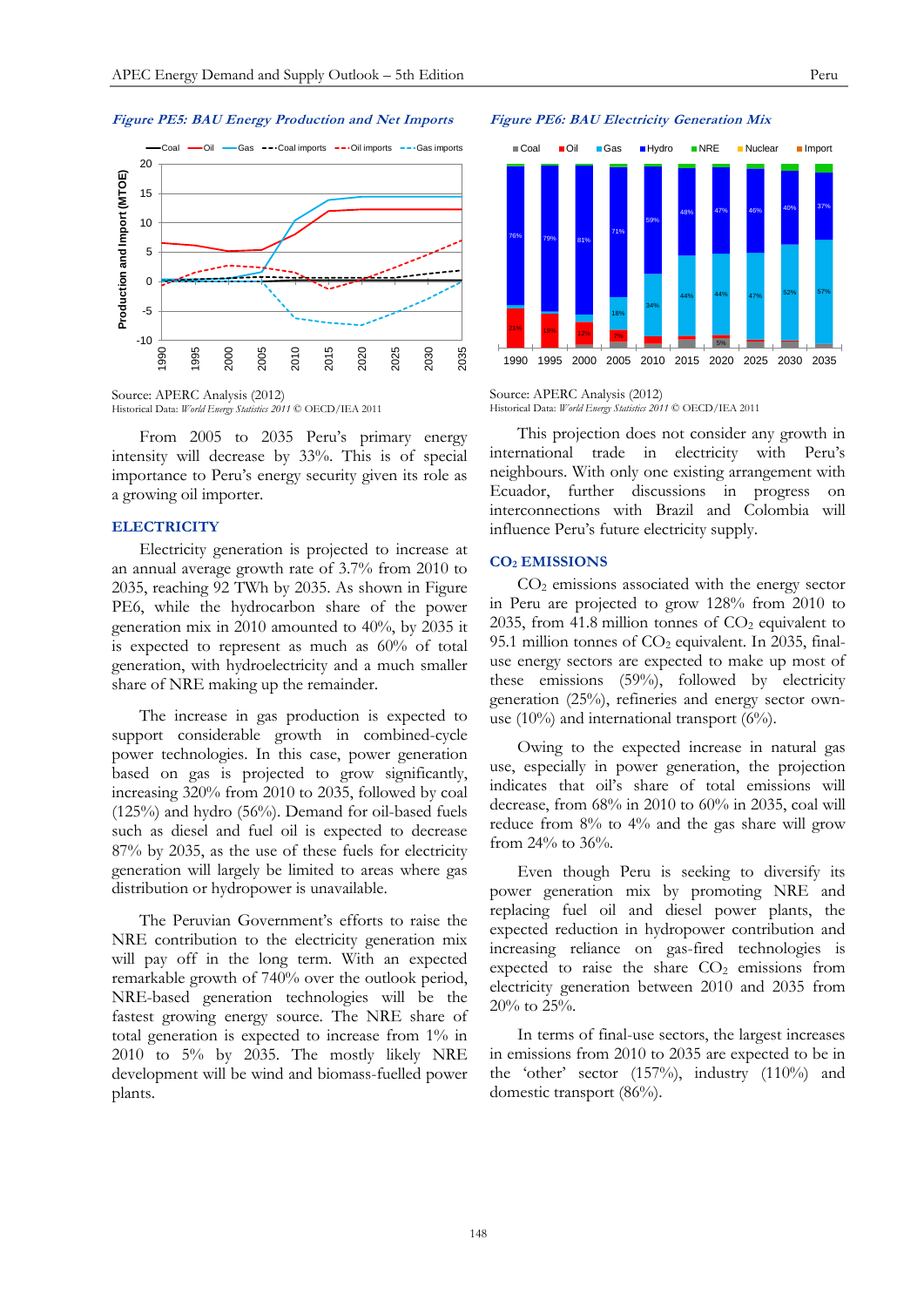#### **Figure PE7: BAU CO<sup>2</sup> Emissions by Sector**



Source: APERC Analysis (2012)

Table PE1 shows that from 2010 to 2035, Peru's emissions will grow at about 3.3% per year. This will mainly be driven by GDP growth of 4.7% per year, offset declining energy intensity of GDP (improved energy efficiency and a shift to less energy-intensive industry) of  $1.3\%$ . The  $CO<sub>2</sub>$  intensity of energy will remain unchanged.

# **Table PE1: Analysis of Reasons for Change in BAU CO2 Emissions from Fuel Combustion**

|                                               | (Average Annual Percent Change) |          |          |          |          |
|-----------------------------------------------|---------------------------------|----------|----------|----------|----------|
|                                               | $1990 -$                        | $2005 -$ | $2005 -$ | $2005 -$ | $2010 -$ |
|                                               | 2005                            | 2010     | 2030     | 2035     | 2035     |
| Change in CO <sub>2</sub> Intensity of Energy | 0.5%                            | 0.4%     | 0.1%     | 0.0%     | 0.0%     |
| Change in Energy Intensity of GDP             | $-1.6%$                         | $-1.3%$  | $-1.2%$  | $-1.3%$  | $-1.3%$  |
| Change in GDP                                 | 4.0%                            | 7.2%     | 5.3%     | 5.1%     | 4.7%     |
| <b>Total Change</b>                           | 2.9%                            | 6.2%     | 4.0%     | 3.8%     | 3.3%     |

Source: APERC Analysis (2012)

### **CHALLENGES AND IMPLICATIONS OF BAU**

Although the Camisea project has helped Peru to achieve gas self-sufficiency and become a significant player in the international gas market scene as the only source of LNG exports in South America, the long-term evolution of the project is unclear. It is uncertain whether Peru will be able to continue to satisfy domestic demand and international export contracts.

There would appear to be an opportunity to develop policies to improve Peru's energy efficiency, especially in the final demand sectors, given expected large increases in consumption and emissions. Energy intensity improvements implemented by the Peruvian authorities would provide numerous advantages to the economy. Energy security enhancement, reduction of growth in oil imports, maximization of gas value, increased productivity and ultimately, greater reductions in CO<sub>2</sub> emissions are some of the benefits Peru could gain by developing more ambitious energy efficiency policies.

# **ALTERNATIVE SCENARIOS**

To address the energy security, economic development, and environmental sustainability challenges posed by the business-as-usual (BAU) outcomes, three sets of alternative scenarios were developed for most APEC economies including Peru.

#### **HIGH GAS SCENARIO**

To understand the impacts higher gas production might have on the Peruvian energy sector, an alternative 'High Gas Scenario' was developed. The assumptions behind this scenario are discussed in more detail in Volume 1, Chapter 12.

This scenario was built around estimates of gas production that might be available at BAU scenario prices or below, if constraints on gas production and trade could be reduced. As shown in Figure PE8, under the High Gas Scenario gas production in Peru would be 121% larger in 2035 than under BAU.

## **Figure PE8: High Gas Scenario – Gas Production**



Source: APERC Analysis (2012)

Assumptions about gas production were based on information provided by Peru's MINEM on the total gas reserves (proved, probable and possible) from Blocks 56, 57, 58 and 88 of the Camisea gas project. While the BAU scenario only considers the development of proved gas reserves, the High Gas Scenario includes the probable reserves potential, resulting in much higher gas production. The High Gas Scenario assumptions also incorporate additional gas output from Block 58 coming online by 2025.

Under this High Gas Scenario, additional gas consumption in each economy will depend not only on the economy's own additional gas production, but also on the gas market situation in the APEC region. Irrespective of the significant investments required to develop the gas potential at Camisea, higher gas consumption in Peru's domestic market entails considerable expansion in the pipeline network to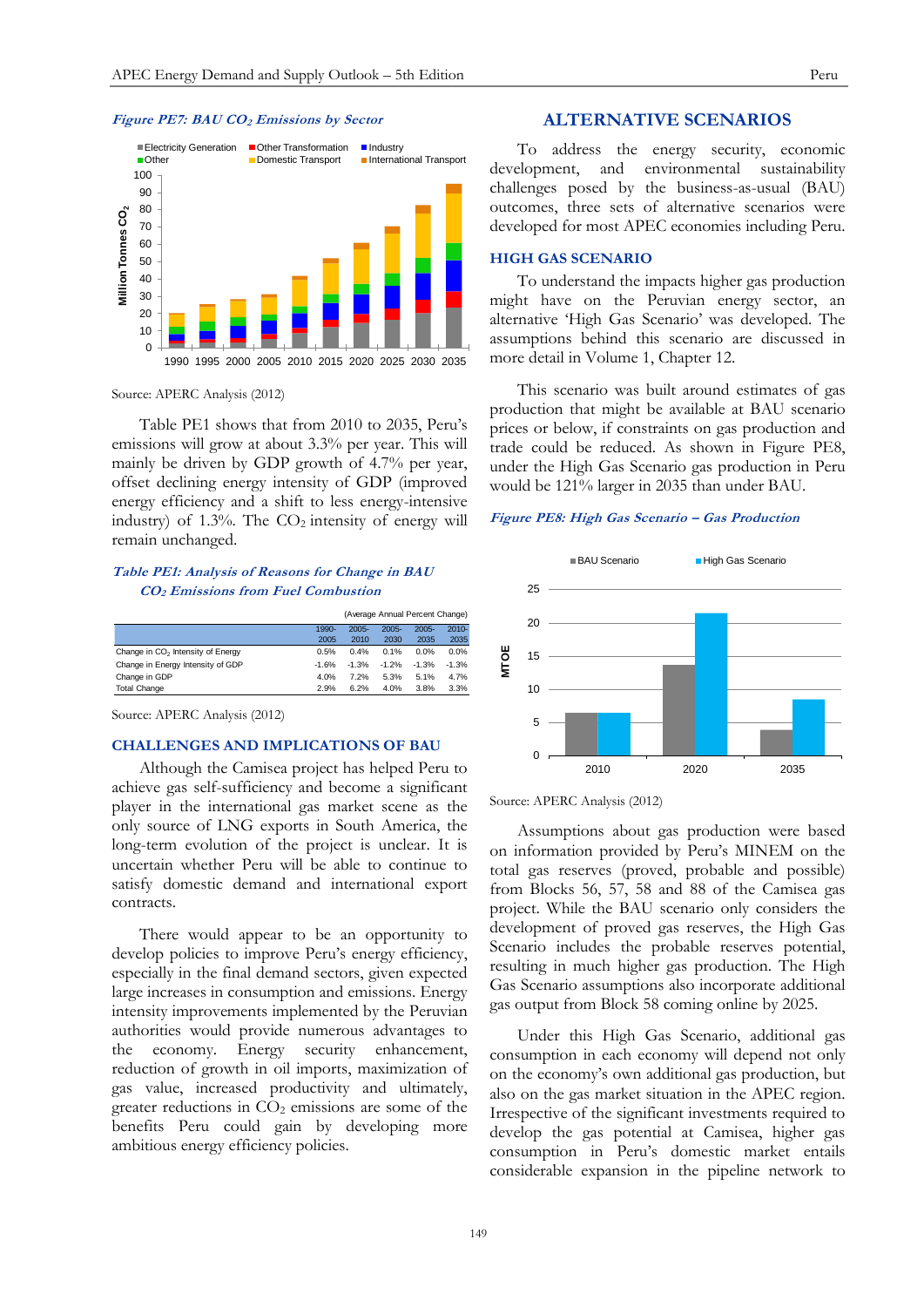reach consumption centres beyond Lima. For this reason, it is probable that some portion of the additional gas production will be allocated for exports through Peru's LNG plant, which may be expanded in the future.

The High Gas Scenario assumes that the main use for the additional gas production will be in the electricity generation sector as a replacement for coal. The effects of a larger gas contribution to Peruvian electricity generation are presented in Figure PE9. Since the BAU electricity generation mix shown in Figure PE6 already included a significant increase in gas-based electricity generation, raising it to 57% of total generation and replacing most coal generation by 2035, the gas share under the High Gas Scenario is only slightly larger. By 2035 gas would account for 59% of the total electricity generation mix in Peru, completely eliminating coal-based generation.





Source: APERC Analysis (2012) Historical Data: *World Energy Statistics 2011* © OECD/IEA 2011

As gas has roughly half the  $CO<sub>2</sub>$  emissions of coal per unit of electricity generated and the expected increase in the gas-based electricity generation is very moderate in comparison with BAU,  $CO<sub>2</sub>$  emissions would only reduce 3% in 2035. Figure PE10 shows this  $CO<sub>2</sub>$  emissions reduction.





Source: APERC Analysis (2012)

#### **ALTERNATIVE URBAN DEVELOPMENT SCENARIOS**

To understand the impacts of future urban development on the energy sector, three alternative urban development scenarios were developed: 'High Sprawl', 'Constant Density', and 'Fixed Urban Land'. The assumptions behind these scenarios are discussed in Volume 1, Chapter 5.

Figure PE11 shows the change in vehicle ownership under BAU and the three alternative urban development scenarios. By 2035, the High Sprawl scenario shows an increase of 14% compared to BAU, while the Constant Density and Fixed Urban Land scenarios showed a reduction of 2% and 7%, respectively.

In developing economies like Peru, the impact of urban planning tends to be relatively small. As vehicle ownership is still far from the saturation level, it will grow rapidly irrespective of urban planning. However, it should be noted that after 2035, there might still be significant impacts.



# **Figure PE11: Urban Development Scenarios – Vehicle Ownership**

Source: APERC Analysis (2012)

Figure PE12 shows the change in light vehicle oil consumption under BAU and the three alternative urban development scenarios. The results are similar to Figure PE11, with the highest variation being the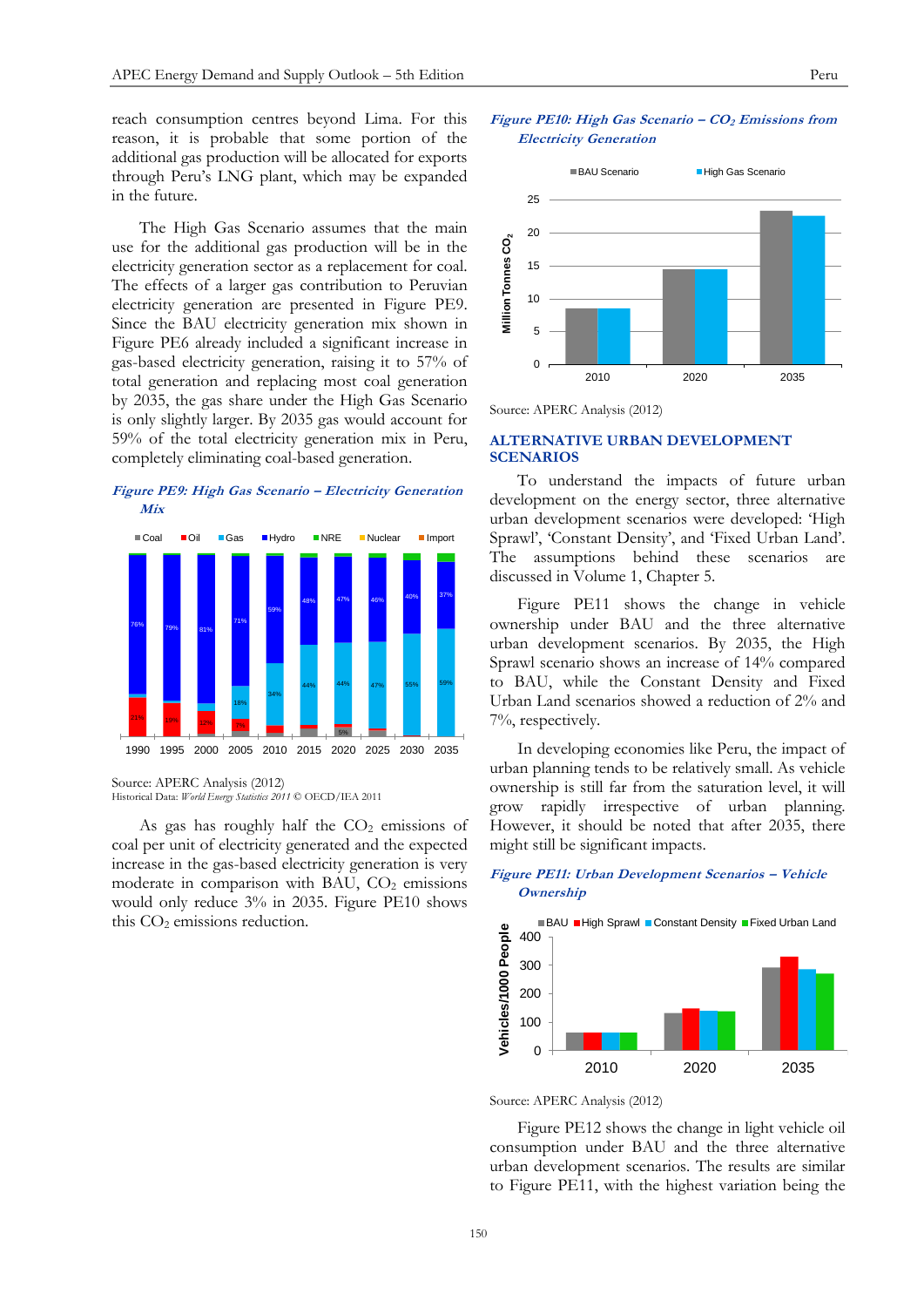13% increase in 2035 compared to BAU occurring under the High Sprawl scenario, while the Constant Density and Fixed Urban Land scenarios showed a reduction of 1% and 6%, respectively..

# **Figure PE12: Urban Development Scenarios – Light Vehicle Oil Consumption**



Source: APERC Analysis (2012)

Figure PE13 shows the change in light vehicle CO<sup>2</sup> emissions under BAU and the three alternative urban development scenarios. The impact of urban planning on  $CO<sub>2</sub>$  emissions is similar to the impact of urban planning on energy use, since there is no significant change in the mix of fuels used under any of these scenarios.

# **Figure PE13: Urban Development Scenarios – Light Vehicle Tank-to-Wheel CO2 Emissions**



Source: APERC Analysis (2012)

#### **VIRTUAL CLEAN CAR RACE**

To understand the impacts of vehicle technology on the energy sector, four alternative vehicle scenarios were developed: 'Hyper Car Transition' (ultra-light conventionally-powered vehicles), 'Electric Vehicle Transition', 'Hydrogen Vehicle Transition', and 'Natural Gas Vehicle Transition'. The assumptions behind these scenarios are discussed in Volume 1, Chapter 5.

Figure PE14 shows the evolution of the vehicle fleet under BAU and the four 'Virtual Clean Car Race' scenarios. By 2035 the share of the alternative vehicles in the fleet reaches around 52% compared to about 4% in the BAU scenario. The share of conventional vehicles in the fleet is thus only about 48%, compared to about 96% in the BAU scenario.





Source: APERC Analysis (2012)

Figure PE15 shows the change in light vehicle oil consumption under BAU and the four alternative vehicle scenarios. Oil consumption drops by 49% in the Electric Vehicle Transition, Hydrogen Vehicle Transition, and Natural Gas Vehicle Transition scenarios compared to BAU by 2035. The drop is large as these alternative vehicles use no oil. Oil demand in the Hyper Car Transition scenario is also significantly reduced compared to BAU—down 37% by 2035—even though these highly efficient vehicles still use oil.

## **Figure PE15: Virtual Clean Car Race – Light Vehicle Oil Consumption**



Source: APERC Analysis (2012)

Figure PE16 shows the change in light vehicle CO<sup>2</sup> emissions under BAU and the four alternative vehicle scenarios. To allow for consistent comparisons, in the Electric Vehicle Transition and Hydrogen Vehicle Transition scenarios the change in  $CO<sub>2</sub>$  emissions is defined as the change in emissions from electricity and hydrogen generation. The emissions impact of each scenario may differ significantly from their oil consumption impact, since each alternative vehicle type uses a different fuel with a different level of emissions per unit of energy.

In Peru, the Hyper Car Transition scenario appears to be the best option in terms of  $CO<sub>2</sub>$ emissions savings, with an emissions reduction of 36% compared to BAU in 2035. The next best reductions are the Electric Vehicle Transition (17%) and Natural Gas Vehicle Transition (8%) scenarios. Although hyper cars consume conventional fuels,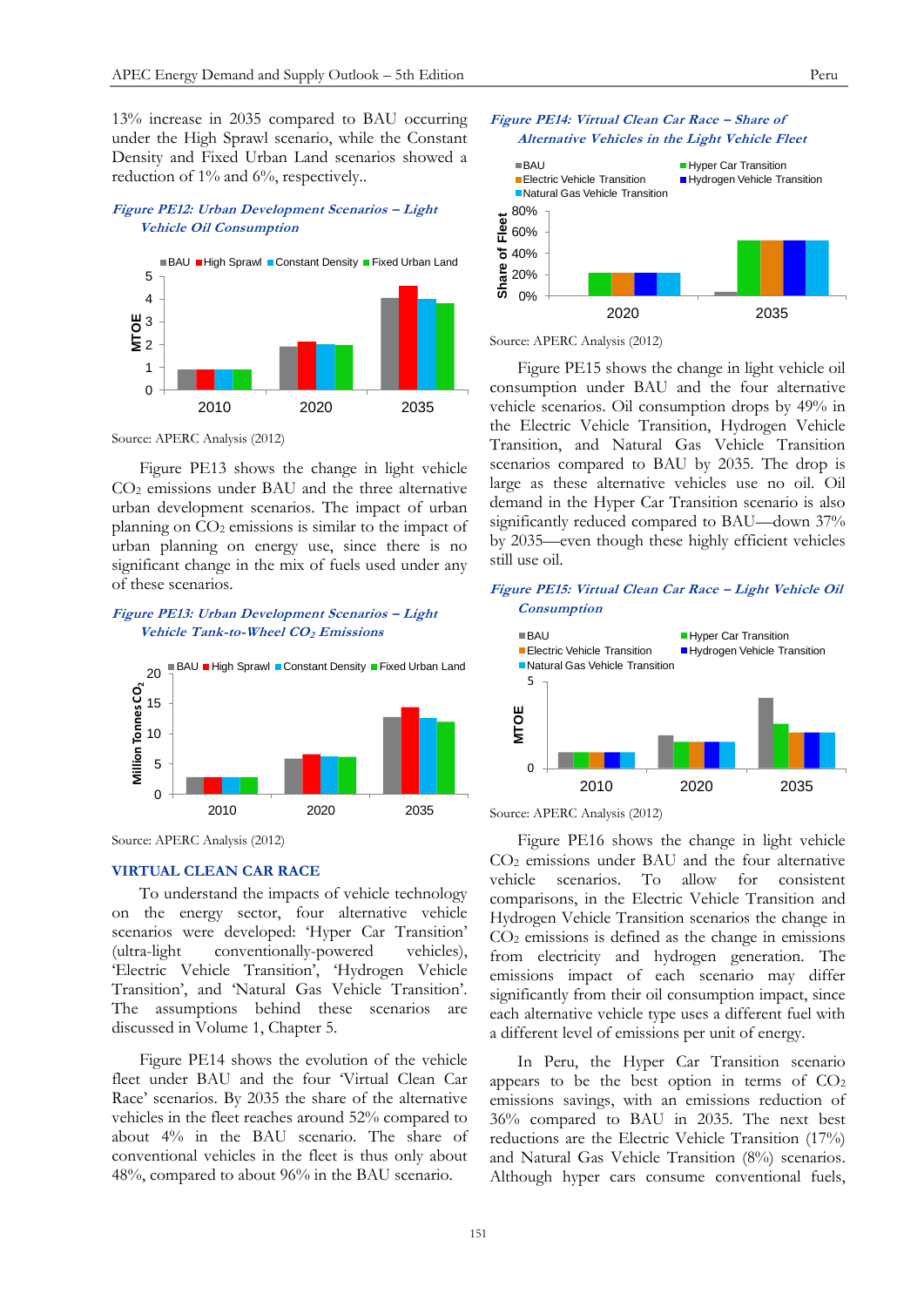their efficiency levels would significantly reduce the amount of fuel required. In Peru, electric vehicles would also offer significant reductions because natural gas-fired generation would probably be the marginal source of the electricity. The Hydrogen Vehicle Transition scenario offers the least benefits, and in fact actually increases  $CO<sub>2</sub>$  emissions by  $4\%$ compared to BAU in 2035. Although hydrogen vehicles have little direct carbon impact, hydrogen fuel production is energy intensive, entailing significant indirect CO<sub>2</sub> emissions.

## **Figure PE16: Virtual Clean Car Race – Light Vehicle CO2 Emissions**



Source: APERC Analysis (2012)

# **REFERENCES**

- BBVA (Banco Bilbao Vizcaya Argentaria Research) (2010), Peru: Automobile Market Outlook, [www.bbvaresearch.com/KETD/fbin/mult/auto](http://www.bbvaresearch.com/KETD/fbin/mult/automobile_market_outlook_peru_tcm348-259266.pdf?ts=832012) [mobile\\_market\\_outlook\\_peru\\_tcm348-](http://www.bbvaresearch.com/KETD/fbin/mult/automobile_market_outlook_peru_tcm348-259266.pdf?ts=832012) [259266.pdf?ts=832012](http://www.bbvaresearch.com/KETD/fbin/mult/automobile_market_outlook_peru_tcm348-259266.pdf?ts=832012)
- El Peruano (2010), *Decreto de Urgencia No. 027-2010*, [www2.osinerg.gob.pe/preciosreferencia/TarPrec](http://www2.osinerg.gob.pe/preciosreferencia/TarPreciosBanda/Decreto_UrgenciaN%C2%BA027-2010.pdf) [iosBanda/Decreto\\_UrgenciaNº027-2010.pdf](http://www2.osinerg.gob.pe/preciosreferencia/TarPreciosBanda/Decreto_UrgenciaN%C2%BA027-2010.pdf)
- –– (2012), *Decreto de Urgencia No. 005-2012*, [www.mef.gob.pe/index.php?option=com\\_docm](http://www.mef.gob.pe/index.php?option=com_docman&task=doc_download&gid=8761&Itemid=100599&lang=es) [an&task=doc\\_download&gid=8761&Itemid=10](http://www.mef.gob.pe/index.php?option=com_docman&task=doc_download&gid=8761&Itemid=100599&lang=es) [0599&lang=es](http://www.mef.gob.pe/index.php?option=com_docman&task=doc_download&gid=8761&Itemid=100599&lang=es)
- Ernst & Young (2011), *Global Oil and Gas Tax Guide 2011*, June 2011, [www.ey.com/oilandgas](http://www.ey.com/oilandgas)
- Gestión (El Diario de Economía y Negocios de Perú) (2013), *La venta de autos nuevos alcanzó nuevo récord*, [gestion.pe/economia/venta-autos-nuevos](http://gestion.pe/economia/venta-autos-nuevos-marco-nuevo-record-2012-2055795)[marco-nuevo-record-2012-2055795](http://gestion.pe/economia/venta-autos-nuevos-marco-nuevo-record-2012-2055795)
- Global Insight (2012), *World Industry Services*, retrieved from IHS Global Insight Data Service.
- IEA (International Energy Agency) (2011), *World Energy Statistics 2011,* retrieved from OECD/IEA CD-ROM Service.
- IMF (International Monetary Fund) (2011), *World Economic Outlook Database*, September 2011, [www.imf.org/external/pubs/ft/weo/2011/02/w](http://www.imf.org/external/pubs/ft/weo/2011/02/weodata/index.aspx) [eodata/index.aspx](http://www.imf.org/external/pubs/ft/weo/2011/02/weodata/index.aspx)
- INDECI (Instituto Nacional de Defensa Civil del Perú) (2010), *Atlas de Peligros del Perú 2010*, [www.indeci.gob.pe/atlas\\_10/index\\_final2.html](http://www.indeci.gob.pe/atlas_10/index_final2.html)
- INEI (Instituto Nacional de Estadística e Informática) (2011a), *Información Económica*, [www.inei.gob.pe/web/aplicaciones/siemweb/in](http://www.inei.gob.pe/web/aplicaciones/siemweb/index.asp?id=003) [dex.asp?id=003](http://www.inei.gob.pe/web/aplicaciones/siemweb/index.asp?id=003)
- –– (2011b), *Perú en cifras. Indicadores Demográficos— Población*, [www.inei.gob.pe](http://www.inei.gob.pe/)
- IPEN (Instituto Peruano de Energía Nuclear) (2009), *Plan Estratégico Institucional 2010–2016,* [www.ipen.gob.pe/site/transparencia/transp\\_201](http://www.ipen.gob.pe/site/transparencia/transp_2012/plan_org/pei2010_2016.pdf) [2/plan\\_org/pei2010\\_2016.pdf](http://www.ipen.gob.pe/site/transparencia/transp_2012/plan_org/pei2010_2016.pdf)
- MINCETUR (Ministerio de Comercio Exterior y Turismo) (2011), *Cierre 2010 Exportaciones*, [www.mincetur.gob.pe/newweb/Default.aspx?tab](http://www.mincetur.gob.pe/newweb/Default.aspx?tabid=2315) [id=2315](http://www.mincetur.gob.pe/newweb/Default.aspx?tabid=2315)
- MINEM (Ministerio de Energía y Minas) (2010a), *Anuario de Hidrocarburos 2010*, [www.minem.gob.pe/publicacion.php?idSector=5](http://www.minem.gob.pe/publicacion.php?idSector=5&idPublicacion=403) [&idPublicacion=403](http://www.minem.gob.pe/publicacion.php?idSector=5&idPublicacion=403)
- –– (2010b), *Anuario Estadístico de Electricidad 2010*, [www.minem.gob.pe/publicacion.php?idSector=6](http://www.minem.gob.pe/publicacion.php?idSector=6&idPublicacion=405) [&idPublicacion=405](http://www.minem.gob.pe/publicacion.php?idSector=6&idPublicacion=405)
- –– (2010c), *Anuario Minero 2010*, [www.minem.gob.pe/publicacion.php?idSector=1](http://www.minem.gob.pe/publicacion.php?idSector=1&idPublicacion=382) [&idPublicacion=382](http://www.minem.gob.pe/publicacion.php?idSector=1&idPublicacion=382)
- –– (2010d), *Perú Sector Eléctrico 2010*, Documento Promotor, [www.minem.gob.pe/publicacion.php?idSector=6](http://www.minem.gob.pe/publicacion.php?idSector=6&idPublicacion=52) [&idPublicacion=52](http://www.minem.gob.pe/publicacion.php?idSector=6&idPublicacion=52)
- –– (2010e), *Propuesta de Política Energética de Estado 2010–2040*, [www.minem.gob.pe/prepublicacionesSectorDow](http://www.minem.gob.pe/prepublicacionesSectorDown.php?id=99) [n.php?id=99](http://www.minem.gob.pe/prepublicacionesSectorDown.php?id=99)
- –– (2011), *Balance Nacional de Energía 2010*, [www.minem.gob.pe/publicacion.php?idSector=1](http://www.minem.gob.pe/publicacion.php?idSector=12&idPublicacion=418) [2&idPublicacion=418](http://www.minem.gob.pe/publicacion.php?idSector=12&idPublicacion=418)
- MTC (Ministerio de Transportes y Comunicaciones) (2005), *Plan Intermodal de Transporte 2004–2023*, [www.mtc.gob.pe/portal/logypro/plan\\_intermod](http://www.mtc.gob.pe/portal/logypro/plan_intermodal/principal.html) [al/principal.html](http://www.mtc.gob.pe/portal/logypro/plan_intermodal/principal.html)
- –– (2007), *Especificaciones Técnicas para la conservación de Carreteras*, *Diagnóstico del Sector Transporte*, [http://transparencia.mtc.gob.pe/idm\\_docs/nor](http://transparencia.mtc.gob.pe/idm_docs/normas_legales/1_0_2951.pdf) mas  $legales/1$  0 2951.pdf